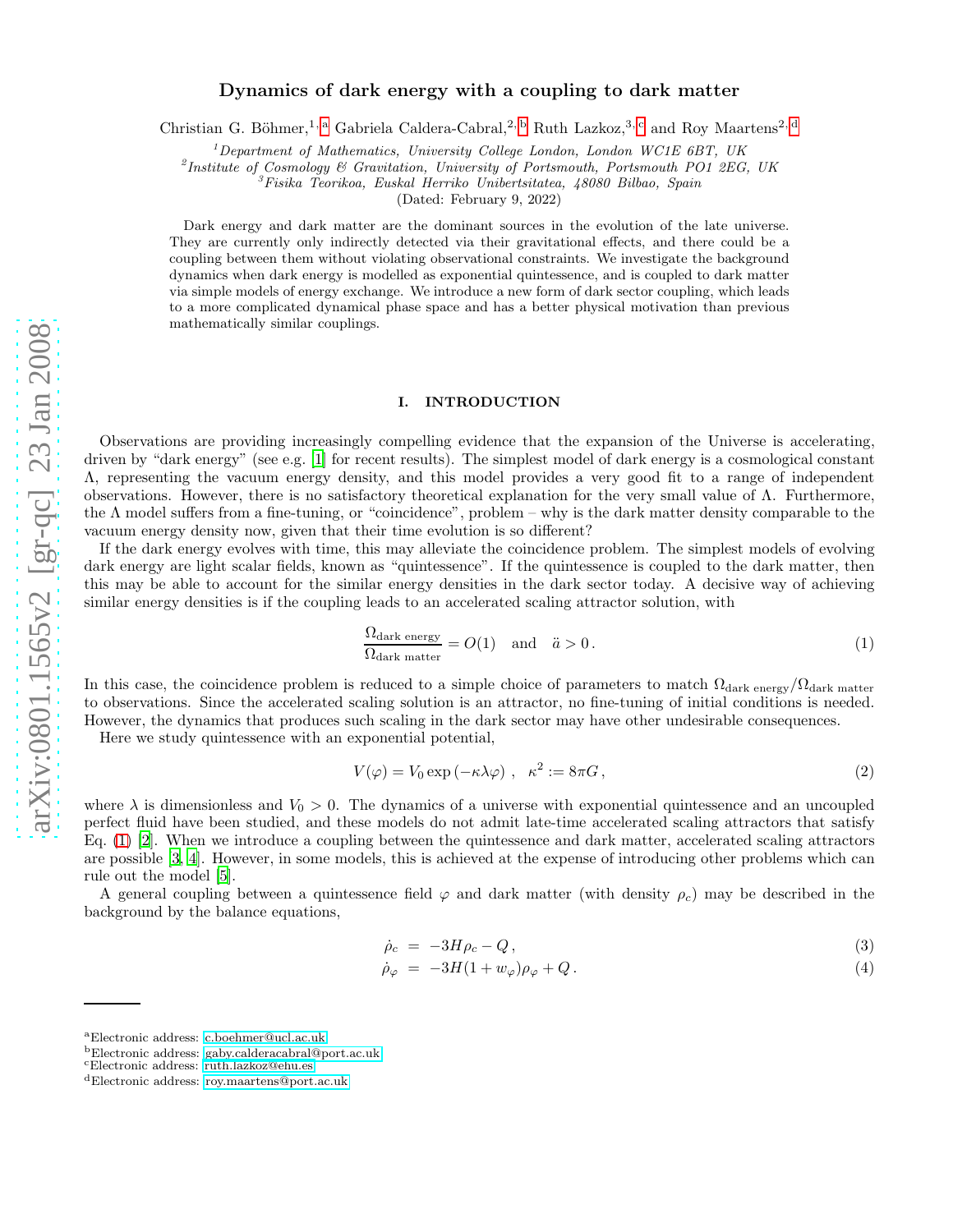Here Q is the rate of energy density exchange in the dark sector, and

<span id="page-1-2"></span>
$$
Q \begin{cases} > 0 \\ < 0 \end{cases} \Rightarrow \text{ energy transfer } \begin{cases} \text{dark matter} \rightarrow \text{dark energy} \\ \text{dark energy} \rightarrow \text{dark matter} \end{cases} \tag{5}
$$

The dark energy equation of state parameter is

$$
w_{\varphi} := \frac{p_{\varphi}}{\rho_{\varphi}} = \frac{\frac{1}{2}\dot{\varphi}^2 - V(\varphi)}{\frac{1}{2}\dot{\varphi}^2 + V(\varphi)}.
$$
\n
$$
(6)
$$

The modified Klein-Gordon equation follows from Eq. [\(4\)](#page-0-5):

$$
\ddot{\varphi} + 3H\dot{\varphi} + \frac{dV}{d\varphi} = \frac{Q}{\dot{\varphi}}.
$$
\n(7)

When we include baryons ( $\rho_b$ ) and radiation ( $\rho_r$ ), the remaining evolution equations are

<span id="page-1-0"></span>
$$
\dot{\rho}_b = -3H\rho_b, \qquad (8)
$$

$$
\dot{\rho}_r = -4H\rho_r, \qquad (9)
$$

$$
\dot{H} = -\frac{\kappa^2}{2} \left[ \rho_c + \rho_b + \frac{4}{3} \rho_r + \dot{\varphi}^2 \right],\tag{10}
$$

subject to the Friedman constraint,

<span id="page-1-3"></span>
$$
\Omega_c + \Omega_b + \Omega_r + \Omega_\varphi = 1 \,, \quad \Omega := \frac{\kappa^2 \rho}{3H^2}.\tag{11}
$$

We can define effective equation of state parameters for the dark sector, which describe the equivalent uncoupled model in the background:  $\dot{\rho}_c + 3H(1 + w_{c, \text{eff}})\rho_c = 0$ ,  $\dot{\rho}_{\varphi} + 3H(1 + w_{\varphi, \text{eff}})\rho_{\varphi} = 0$ . By Eqs. [\(3\)](#page-0-5) and [\(4\)](#page-0-5),

$$
w_{c, \text{eff}} = \frac{Q}{3H\rho_c}, \quad w_{\varphi, \text{eff}} = w_{\varphi} - \frac{Q}{3H\rho_{\varphi}}.
$$
\n(12)

It follows that

$$
Q > 0 \Rightarrow \begin{cases} w_{c, \text{eff}} > 0 & \text{dark matter redshifts faster than } a^{-3} \\ w_{\varphi, \text{eff}} < w_{\varphi} & \text{dark energy has more accelerating power} \end{cases}
$$
 (13)  

$$
Q < 0 \Rightarrow \begin{cases} w_{c, \text{eff}} < 0 & \text{dark matter redshifts slower than } a^{-3} \\ w_{\varphi, \text{eff}} > w_{\varphi} & \text{dark energy has less accelerating power} \end{cases}
$$
 (14)

When  $Q > 0$  it is possible that  $w_{\varphi, \text{eff}} < -1$  (see [\[7\]](#page-10-4) for specific examples). This means that the coupled quintessence behaves like a "phantom" uncoupled model – but without any negative kinetic energies.

Equations  $(3)$ – $(10)$  are an autonomous system of the form

<span id="page-1-1"></span>
$$
\dot{\mathbf{x}} = \mathbf{f}(\mathbf{x}),\tag{15}
$$

and the critical points satisfy  $f(x_*) = 0$ . In order to study the stability of the critical points, we expand about them,  $\mathbf{x} = \mathbf{x} * + \mathbf{u}$ , and Eq. [\(15\)](#page-1-1) yields

$$
\dot{\mathbf{u}} = \mathbf{f}'(\mathbf{x}_*)\mathbf{u} + \mathbf{g}(\mathbf{x})\,. \tag{16}
$$

Here  $g(x)/||x|| \to 0$  as  $x \to x_*,$  and

<span id="page-1-4"></span>
$$
f'_{ij}(\mathbf{x}_{*}) = \frac{\partial f_{i}}{\partial x_{j}}(\mathbf{x}_{*}),
$$
\n(17)

is a constant non-singular matrix, whose eigenvalues encode the behaviour of the dynamical system near the critical point.

If a component of f can be written as a fraction  $u(\mathbf{x})/v(\mathbf{x})$ , then a critical point requires the vanishing of the numerator,  $u(\mathbf{x}_*) = 0$ . If the denominator also vanishes at the critical point,  $v(\mathbf{x}_*) = 0$ , then care is needed in obtaining the eigenvalues of the linearized system [\(15\)](#page-1-1). Strictly speaking, the fraction  $u(\mathbf{x}_{*})/v(\mathbf{x}_{*})$  may not be well defined. However, it is still possible to obtain analytical results via analysis of the behavior of the eigenvalues of f' in the limit  $v(\mathbf{x}) \to 0$ .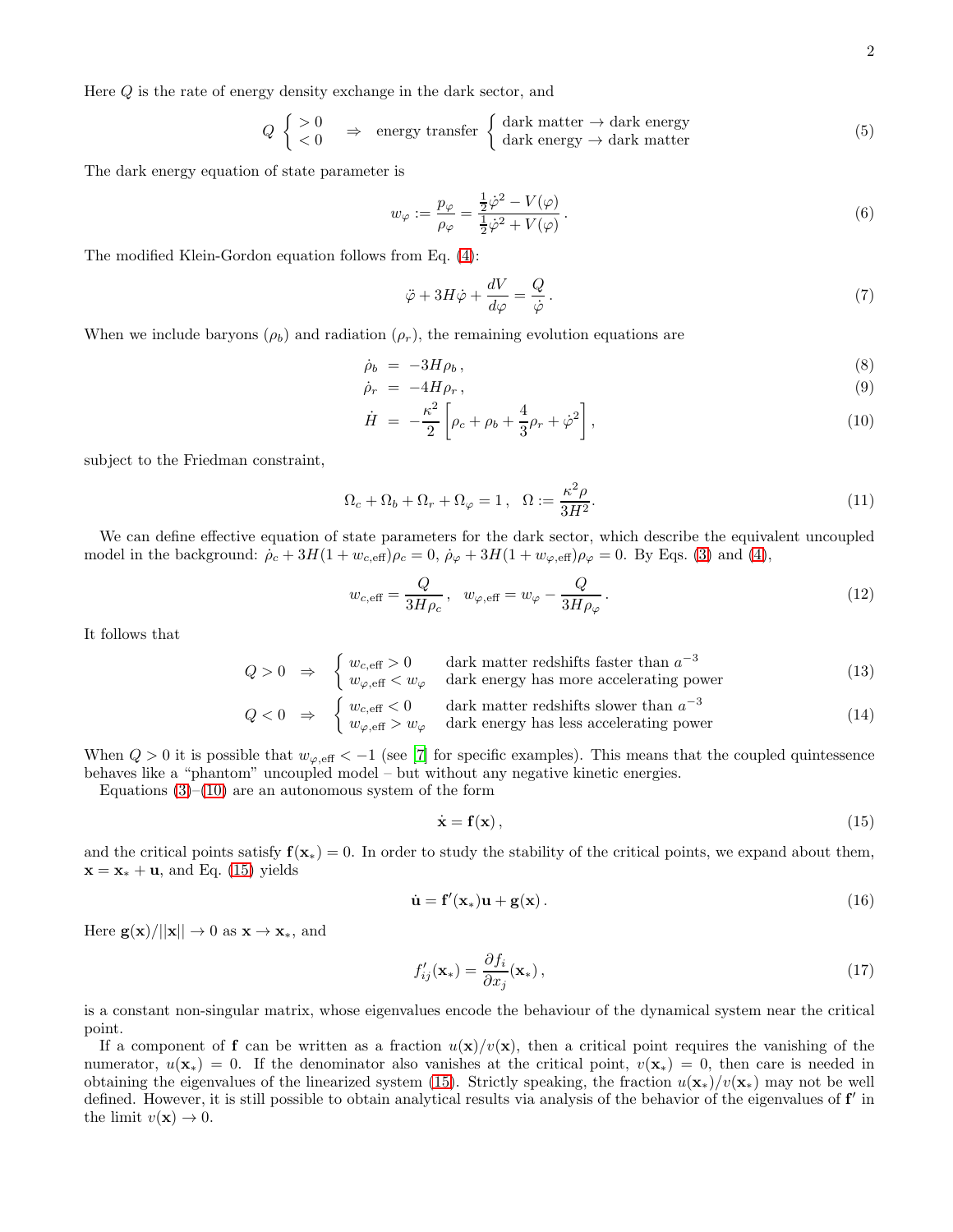### II. MODELS OF THE DARK SECTOR COUPLING

There is as yet no basis in fundamental theory for a specific coupling in the dark sector, and therefore any coupling model will necessarily be phenomenological, although some models will have a more physical justification than others. Various models of energy exchange have been considered. Some of these are simple functional ansatzes, such as  $Q \propto a^n$ . However these models are incomplete: they cannot be thoroughly tested against observations, since one has no idea what the perturbation of Q should be.

A satisfactory model requires at least that  $Q$  should be expressed in terms of the energy densities and other covariant quantities. Two simple examples represent two of the main types of model:

<span id="page-2-2"></span>
$$
(I) \tQ = \sqrt{2/3} \kappa \beta \rho_c \dot{\varphi} \t{,} \t(18)
$$

$$
(II) \tQ = \alpha H \rho_c, \t(19)
$$

where  $\beta$  and  $\alpha$  are dimensionless constants whose sign determines the direction of energy transfer, according to Eq. [\(5\)](#page-1-2):

$$
\alpha, \beta \begin{cases} > 0 \\ < 0 \end{cases} \Rightarrow \text{ energy transfer } \begin{cases} \text{dark matter} \rightarrow \text{dark energy} \\ \text{dark energy} \rightarrow \text{dark matter} \end{cases} \tag{20}
$$

For model (II), the case  $\alpha > 0$  corresponds to the decay of dark matter into dark energy, with decay rate  $\alpha H$ .

Coupling (I) may be motivated within the context of scalar-tensor theories [\[3,](#page-10-1) [4](#page-10-2), [6](#page-10-5)]. Generalizations of this model allow for  $\beta = \beta(\varphi)$  and more general forms of  $V(\varphi)$  (see, e.g., Refs. [\[7](#page-10-4), [8](#page-10-6)]). Couplings which generalize or are closely related to model (II) have been considered as well, see, e.g., Refs. [\[9](#page-10-7)] for  $Q/H = \alpha_c \rho_c + \alpha_x \rho_x$  and Ref. [\[10\]](#page-10-8) for  $Q/H = \alpha \Omega_x$ .

For simplicity, we neglect the baryons (which are not coupled to dark energy), and we neglect radiation (since we are mainly interested in the late universe). The Friedman constraint [\(11\)](#page-1-3) becomes

<span id="page-2-0"></span>
$$
\Omega_c + \Omega_\varphi = 1\,,\tag{21}
$$

and the total equation of state parameter is given by

$$
w_{\text{tot}} := \frac{p_{\text{tot}}}{\rho_{\text{tot}}} = \frac{p_{\varphi}}{\rho_{\varphi} + \rho_c} = w_{\varphi} \Omega_{\varphi} \text{ and } \dot{\rho}_{\text{tot}} + 3H(1 + w_{\text{tot}})\rho_{\text{tot}} = 0.
$$
 (22)

The condition for acceleration is  $w_{\text{tot}} < -1/3$ .

We introduce the same dimensionless variables  $x, y$  as in the uncoupled case [\[2](#page-10-0)], where

$$
x^{2} = \frac{\kappa^{2} \dot{\varphi}^{2}}{6H^{2}}, \quad y^{2} = \frac{\kappa^{2} V}{3H^{2}}, \tag{23}
$$

and Eq. [\(21\)](#page-2-0) implies that

$$
0 \le \Omega_{\varphi} = x^2 + y^2 \le 1. \tag{24}
$$

In the new variables, the equation of state parameters are

$$
w_{\varphi} = \frac{x^2 - y^2}{x^2 + y^2}, \quad w_{\text{tot}} = x^2 - y^2. \tag{25}
$$

At a critical point  $(x_*, y_*)$ , it follows that

$$
a(t) \propto t^{2/3(1+x_*^2-y_*^2)}
$$
 and  $\ddot{a} > 0$  if  $x_*^2 - y_*^2 < -\frac{1}{3}$ . (26)

The Hubble evolution equation may be written as

<span id="page-2-1"></span>
$$
\frac{\dot{H}}{H^2} = -\frac{3}{2}(1+x^2-y^2). \tag{27}
$$

The energy balance equations [\(3\)](#page-0-5) and [\(4\)](#page-0-5) for coupling models (I) and (II) are independent of H when expressed in the variables  $x(N)$  and  $y(N)$ , where  $N = \ln a$ . Thus Eq. [\(27\)](#page-2-1) is not needed for these coupling models, and the phase space is two-dimensional  $(x, y)$  space.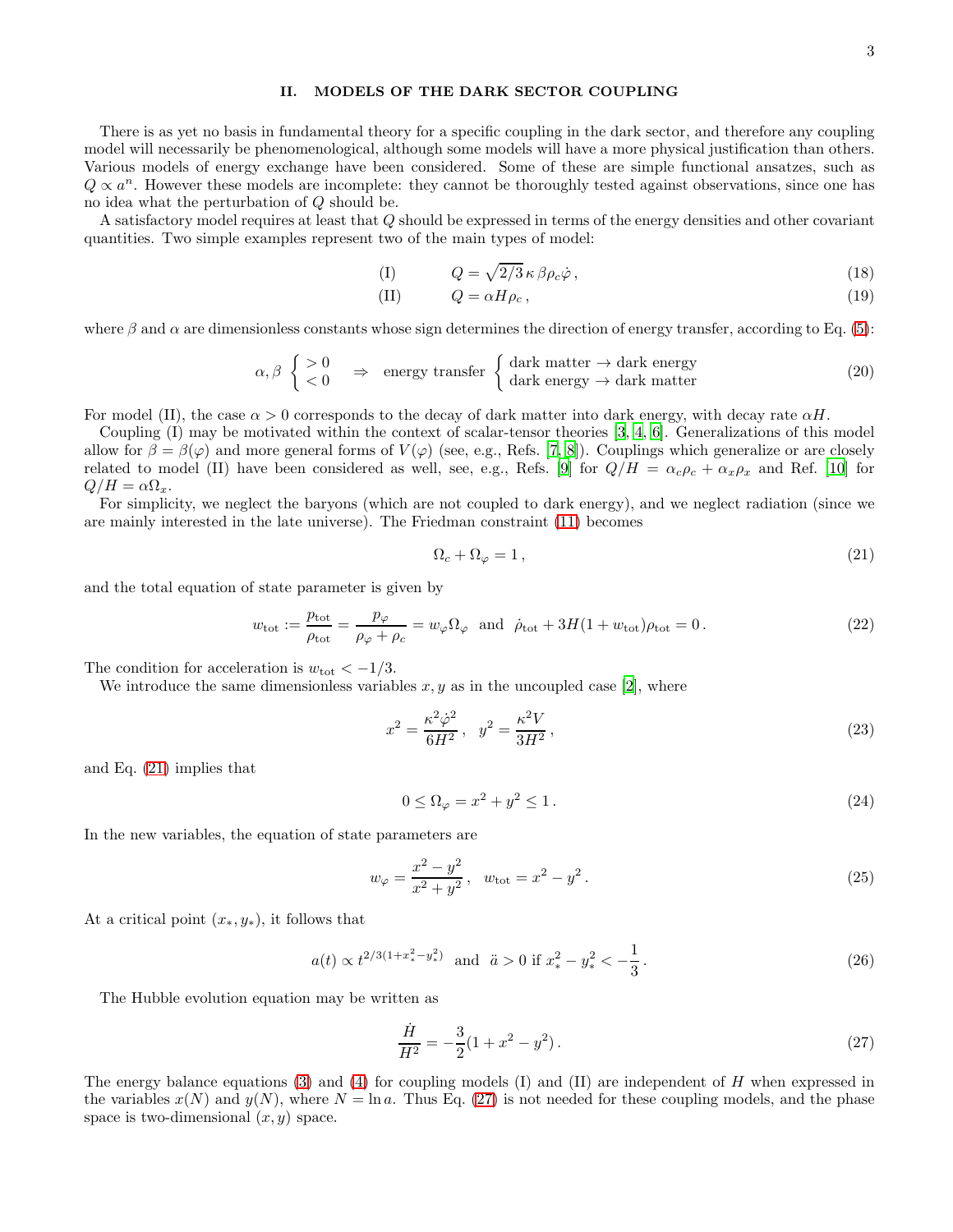Coupling Model (I):  $Q = \sqrt{2/3} \kappa \beta \rho_c \dot{\varphi}$ 

The autonomous system is

$$
x' = -3x + \lambda \frac{\sqrt{6}}{2}y^2 + \frac{3}{2}x(1 + x^2 - y^2) + \beta(1 - x^2 - y^2),
$$
\n(28)

$$
y' = -\lambda \frac{\sqrt{6}}{2} xy + \frac{3}{2} y (1 + x^2 - y^2), \qquad (29)
$$

where a prime denotes  $d/dN$ . The critical points and the conditions for stability, acceleration ( $w_{\text{tot}*} < -1/3$ ) and physical existence, are summarized in Table [I,](#page-3-0) where for convenience we have introduced the parameters

<span id="page-3-1"></span>
$$
b := \lambda - \frac{\sqrt{6}}{3} \beta, \quad B_{\pm} = \frac{\sqrt{6}b \left[ \pm (b^2 - 3/2)^{3/2} - b(b^2 - 39/8) \right]}{4b^2 + 3/4}.
$$
 (30)

Table [I](#page-3-0) combines all the possible cases ( $\lambda$  and  $\beta$  negative and positive), and recovers the particular results of previous work [\[4](#page-10-2), [6](#page-10-5), [11](#page-10-9)] in the case of pressure-free matter  $(w_c = 0)$ .

| Point          | $x_*$                      | $y_*$                                                                                | Stable?                                                                                                                                                                                                                                                                                                                                                                                                                                    | $\Omega_{\varphi*}$  | $w_{\text{tot}*}$                                 | Acceleration?          | Existence?               |
|----------------|----------------------------|--------------------------------------------------------------------------------------|--------------------------------------------------------------------------------------------------------------------------------------------------------------------------------------------------------------------------------------------------------------------------------------------------------------------------------------------------------------------------------------------------------------------------------------------|----------------------|---------------------------------------------------|------------------------|--------------------------|
| $\mathbf{A}$   | $\mathbf{1}$               | $\overline{0}$                                                                       | $\beta > \frac{3}{2}$ and $\lambda > \sqrt{6}$                                                                                                                                                                                                                                                                                                                                                                                             | $\mathbf{1}$         | 1                                                 | $\mathbf{n}\mathbf{o}$ | all $\lambda, \beta$     |
| $\, {\bf B}$   | $-1$                       | $\boldsymbol{0}$                                                                     | $\beta<-\frac{3}{2}$ and $\lambda<-\sqrt{6}$                                                                                                                                                                                                                                                                                                                                                                                               | $\mathbf{1}$         | $\mathbf{1}$                                      | $\mathbf{n}\mathbf{o}$ | all $\lambda, \beta$     |
| $\mathbf C$    | $\frac{\lambda}{\sqrt{6}}$ | $\sqrt{1-\frac{\lambda^2}{6}}$                                                       | $0<\lambda^2<6$ and                                                                                                                                                                                                                                                                                                                                                                                                                        |                      | $1 \qquad \left  \frac{\lambda^2}{3} - 1 \right $ | $\lambda^2<2$          | $\lambda^2 \leq 6$       |
|                |                            |                                                                                      | $\lambda^2 - \frac{\beta}{\sqrt{6}}\lambda - 3 < 0;$<br>$\lambda=0$                                                                                                                                                                                                                                                                                                                                                                        |                      |                                                   |                        |                          |
| $\overline{D}$ |                            | $\left(\frac{\sqrt{6}}{2b}\right)\frac{\sqrt{9-2\sqrt{6}}\beta b}{\sqrt{6}b}\right)$ | $\begin{array}{ c c c c c } \hline & & b^2\geq \frac{3}{2} \mbox{ and:} \\ & & \frac{3\sqrt{6}}{4} \mbox{ or } \end{array} \hspace{1cm} \begin{array}{ c c c c c c } \hline & \frac{9-\sqrt{6}\beta b}{3b^2} & \frac{\sqrt{6}\beta}{3b} & \frac{\beta}{b} < -\frac{\sqrt{6}}{6} \\ & & \frac{\sqrt{6}}{2}(3-b^2) \leq \beta b \leq \frac{3\sqrt{6}}{4} \mbox{ } \end{array}$<br>$\frac{\sqrt{6}}{2}(3-b^2) < \beta b < B_{-\text{sgn}(b)}$ |                      |                                                   |                        |                          |
| E              | $\frac{2\beta}{3}$         | $\overline{0}$                                                                       | stable when it exists<br>and is hyperbolic                                                                                                                                                                                                                                                                                                                                                                                                 | $\frac{4\beta^2}{9}$ | $\frac{4\beta^2}{9}$                              | $\mathbf{n}\mathbf{o}$ | $\beta \leq \frac{3}{2}$ |

<span id="page-3-0"></span>TABLE I: The properties of the critical points for the coupling model (I). Here b and  $B_{\pm}$  are defined in Eq. [\(30\)](#page-3-1).

The complicated stability conditions for critical point D were confirmed numerically, and the results are shown in Fig. [1.](#page-4-0) This point is an accelerated scaling solution that allows for Eq. [\(1\)](#page-0-4) to be satisfied, i.e.,

$$
0 < \Omega_{c*}, \Omega_{\varphi*} < 1 \quad \text{and} \quad w_{\text{tot}*} < -\frac{1}{3} \,. \tag{31}
$$

Acceleration requires  $\beta/b < -\sqrt{6}/6$ . This includes positive and negative  $\beta$  (provided that  $\lambda$  is accordingly restricted), but in the uncoupled case,  $\beta = 0$ , acceleration is not possible for the scaling solution.

Point E is also a scaling solution, but it is always decelerating.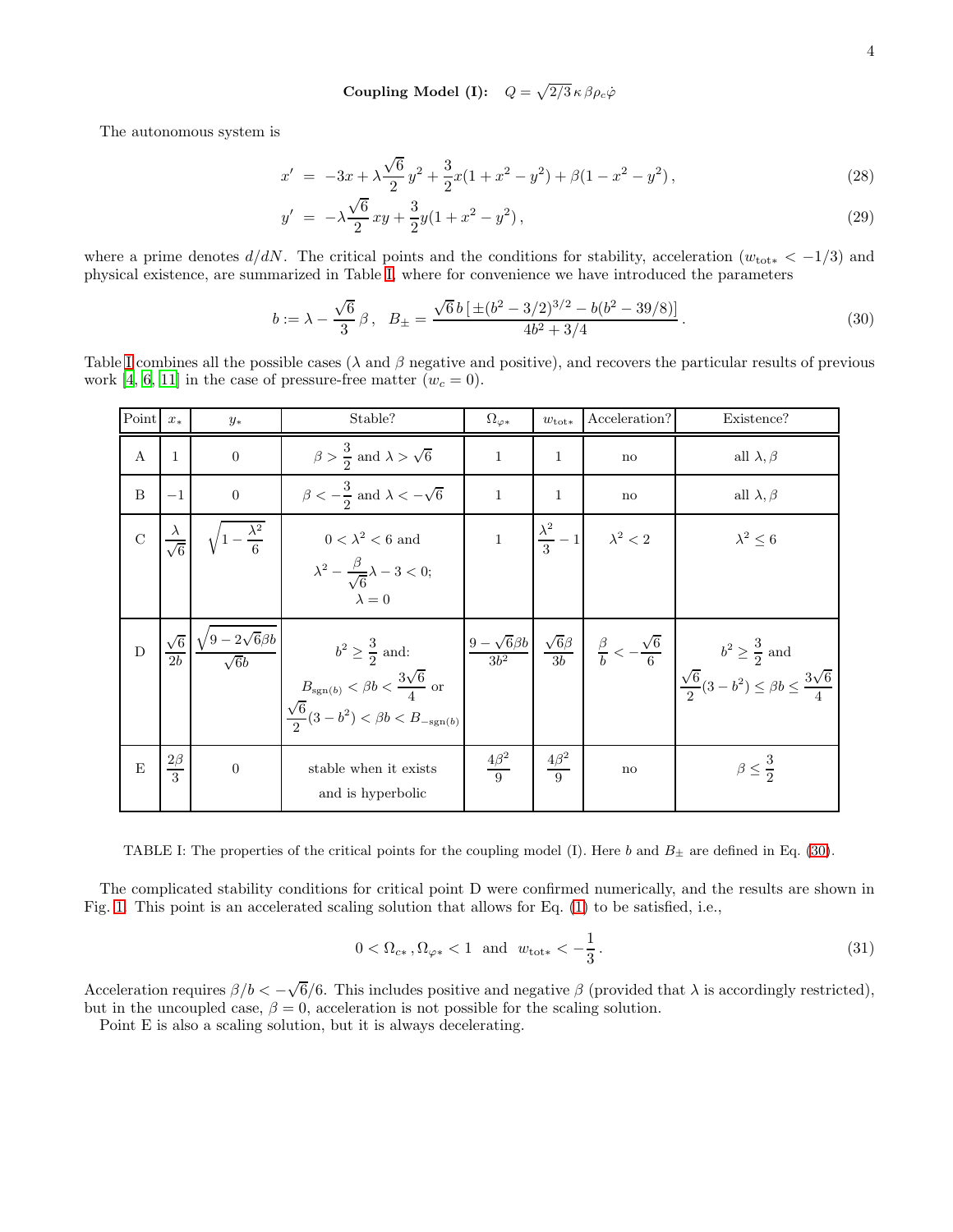

<span id="page-4-0"></span>FIG. 1: The region of stability (blue, shaded) in the  $(b, \beta)$  parameter space, for critical point D in coupling model (I).

# Coupling Model (II):  $Q = \alpha H \rho_c$

The autonomous system of equations in this case is

$$
x' = -3x + \lambda \frac{\sqrt{6}}{2} y^2 + \frac{3}{2} x (1 + x^2 - y^2) + \alpha \frac{(1 - x^2 - y^2)}{2x},
$$
\n(32)

$$
y' = -\lambda \frac{\sqrt{6}}{2}xy + \frac{3}{2}y(1+x^2-y^2). \tag{33}
$$

We summarize the critical points and their properties in Table [II.](#page-4-1) Our results cover all signs of  $\lambda$  and  $\alpha$  and agree with previous results [\[11\]](#page-10-9) for  $\lambda < 0, \alpha < 0$ . Two additional critical points, E and F, occur for  $\alpha > 0$ .

| $\operatorname*{Point}% \left( \mathcal{M}\right) \equiv\operatorname*{Point}% \left( \mathcal{M}\right)$ | $x_*$                            | $y_*$                                                                      | Stable?                                      | $\Omega_{\varphi*}$                                            | $w_{\text{tot}*}$          | Acceleration?   | Existence?                                                  |
|-----------------------------------------------------------------------------------------------------------|----------------------------------|----------------------------------------------------------------------------|----------------------------------------------|----------------------------------------------------------------|----------------------------|-----------------|-------------------------------------------------------------|
| A                                                                                                         |                                  | $\overline{0}$                                                             | $\alpha > 3$ and $\lambda > \sqrt{6}$        |                                                                |                            | no              | all $\lambda, \alpha$                                       |
| B                                                                                                         | $-1$                             | $\Omega$                                                                   | $\alpha > 3$ and $\lambda < -\sqrt{6}$       |                                                                | 1                          | no              | all $\lambda, \alpha$                                       |
| $\mathbf C$                                                                                               | $\lambda$<br>$\sqrt{6}$          |                                                                            | $\alpha > \lambda^2 - 3$ and $\lambda^2 < 6$ |                                                                | $\frac{\lambda^2}{3}$      | $\lambda^2 < 2$ | $\lambda^2 \leq 6$                                          |
| $\mathbf D$                                                                                               | $\sqrt{6}\lambda$                | $\alpha + 3 \sqrt{(\alpha + 3)^2 - 2\alpha\lambda^2}$<br>$\sqrt{6}\lambda$ | see Fig. 2                                   | $(\alpha + 3)^2 - \alpha \overline{\lambda^2}$<br>$3\lambda^2$ | $\alpha$<br>$\overline{3}$ | $\alpha<-1$     | $\alpha^2 \leq 9$ and                                       |
|                                                                                                           |                                  |                                                                            |                                              |                                                                |                            |                 | $2\alpha \leq \frac{(\alpha+3)^2}{\lambda^2} \leq \alpha+3$ |
| ${\bf E}$                                                                                                 | $\frac{\sqrt{\alpha}}{\sqrt{3}}$ | $\overline{0}$                                                             | $\lambda > \sqrt{6}$ and                     | $\frac{\alpha}{3}$                                             | $\alpha$<br>$\overline{3}$ | no              | $0 \leq \alpha \leq 3$                                      |
|                                                                                                           |                                  |                                                                            | $C < \alpha < 3$                             |                                                                |                            |                 |                                                             |
| $\mathbf F$                                                                                               | $\frac{\sqrt{\alpha}}{\sqrt{3}}$ | $\overline{0}$                                                             | $\lambda < -\sqrt{6}$ and                    | $\alpha$<br>$\overline{3}$                                     | $\alpha$<br>$\overline{3}$ | no              | $0 \leq \alpha \leq 3$                                      |
|                                                                                                           |                                  |                                                                            | $C < \alpha < 3$                             |                                                                |                            |                 |                                                             |

<span id="page-4-1"></span>TABLE II: The properties of the critical points for the coupling model (II). Here  $C := \lambda^2 - 3 + \sqrt{\lambda^2(\lambda^2 + 6)}$ .

Furthermore, we have performed numerical integrations to probe the complicated stability conditions for the critical point D. The results are summarized in Fig. [2.](#page-5-0) Point D again allows for accelerated scaling solutions that satisfy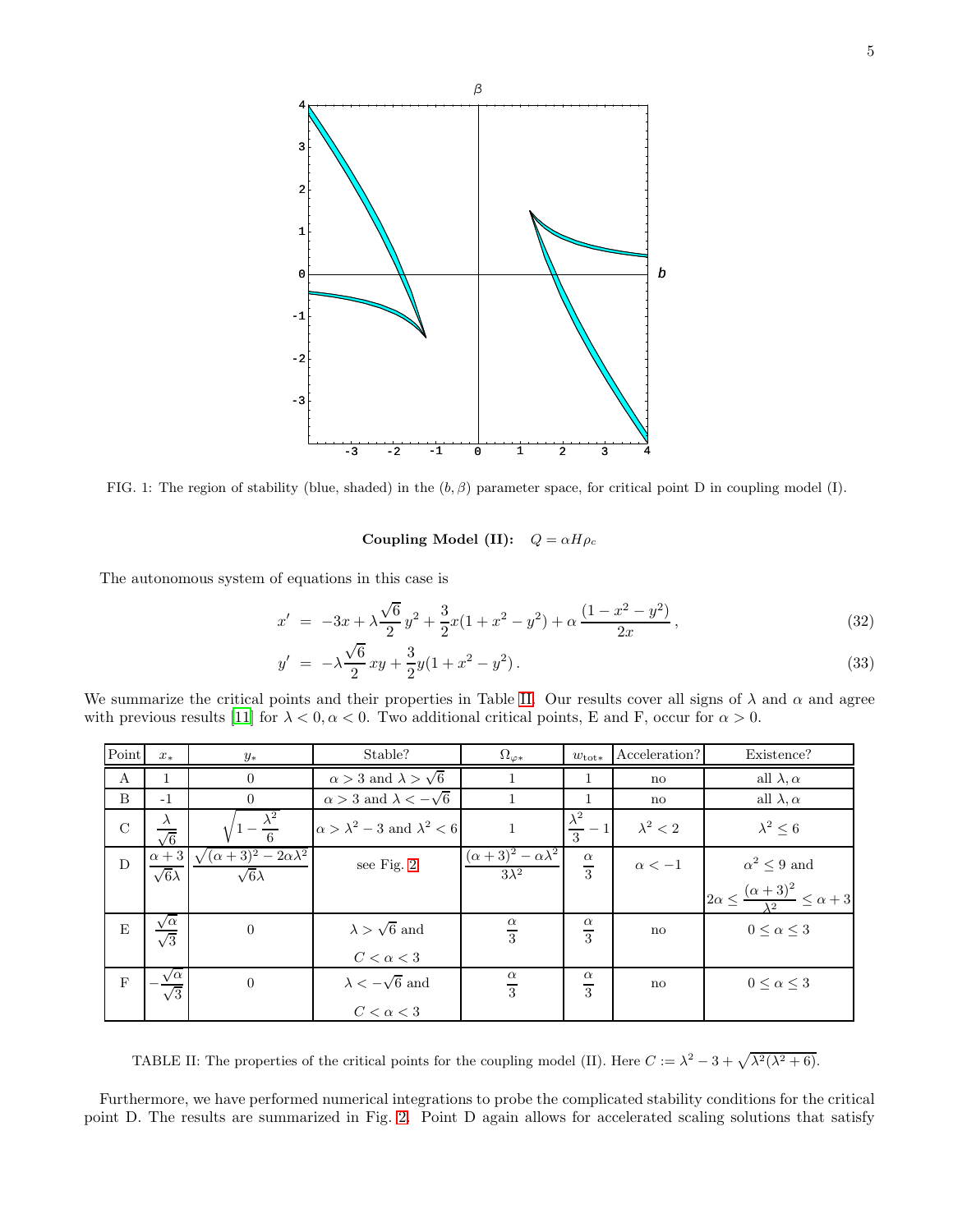

<span id="page-5-0"></span>FIG. 2: The region of stability (blue, shaded) in the  $(\lambda, \alpha)$  parameter space, for critical point D in coupling model (II).

Eq. [\(1\)](#page-0-4), provided that  $\alpha < -1$ . In the uncoupled case  $\alpha = 0$ , and for positive  $\alpha$  (decay of dark matter into dark energy), acceleration is not possible for D.

Points E and F are also scaling solutions, but they are always decelerating.

### III. COUPLING MODEL (III):  $Q = \Gamma \rho_c$

Coupling model (I) was introduced via scalar-tensor theory [\[3,](#page-10-1) [4\]](#page-10-2), and was shown to produce accelerated scaling solutions. Although model (I) has a clear physical motivation, it is ruled out by observations [\[5](#page-10-3)]: the accelerated scaling attractor is not connected to a matter era where structure grows in the standard way. Indeed, generalizations of (I) with  $\beta = \beta(\varphi)$  face the same problem [\[5\]](#page-10-3).

Coupling model (II) is not based on a physical model of dark sector interactions, but is designed for mathematical simplicity. This model and its simple generalization [\[9\]](#page-10-7),  $Q = \alpha H(\rho_c + \rho_x)$ , are specifically designed to produce an accelerated scaling attractor. Model (II) and its generalization evade the problems that model (I) has with a nonstandard matter era [\[12](#page-10-10)]. These models are useful for phenomenology, but it is difficult to see how they can emerge from a physical description of dark sector interactions. The rate of transfer,  $\alpha H$ , is determined by the expansion rate of the universe – rather than by purely local quantities associated with particle/ field interactions.

In order to avoid this problem, we follow [\[13\]](#page-10-11) and replace the non-local transfer rate of model (II) by a local rate Γ,

<span id="page-5-1"></span>
$$
(III) \tQ = \Gamma \rho_c, \t(34)
$$

where we assume that  $\Gamma$  is constant. This form of Q is used in other contexts. When  $\Gamma > 0$ , the same Q is used in: (1) a simple model to describe the decay of dark matter into radiation [\[14](#page-10-12)],

(2) a simple model for the decay of a curvaton field into radiation [\[15](#page-10-13)],

(3) a special case of a model in which superheavy dark matter particles decay to a quintessence scalar field [\[16\]](#page-10-14).

When  $\Gamma > 0$ , the energy transfer in Eq. [\(34\)](#page-5-1) corresponds to the decay of dark matter into dark energy. Models with decay of dark matter to dark energy allow for the possibility that there is no dark energy field in the very early universe, and that dark energy "condenses" as a result of the slow decay of dark matter. Coupling model (III) includes also the case  $\Gamma < 0$  which describes a transfer of energy from dark energy to dark matter:

$$
\Gamma \begin{cases} > 0 & \Rightarrow \quad \left\{ \text{ dark matter decays} \to \text{dark energy} \right. \\ < 0 & \Rightarrow \quad \left\{ \text{ energy transfer from dark energy} \to \text{dark matter} \right. \end{cases} \tag{35}
$$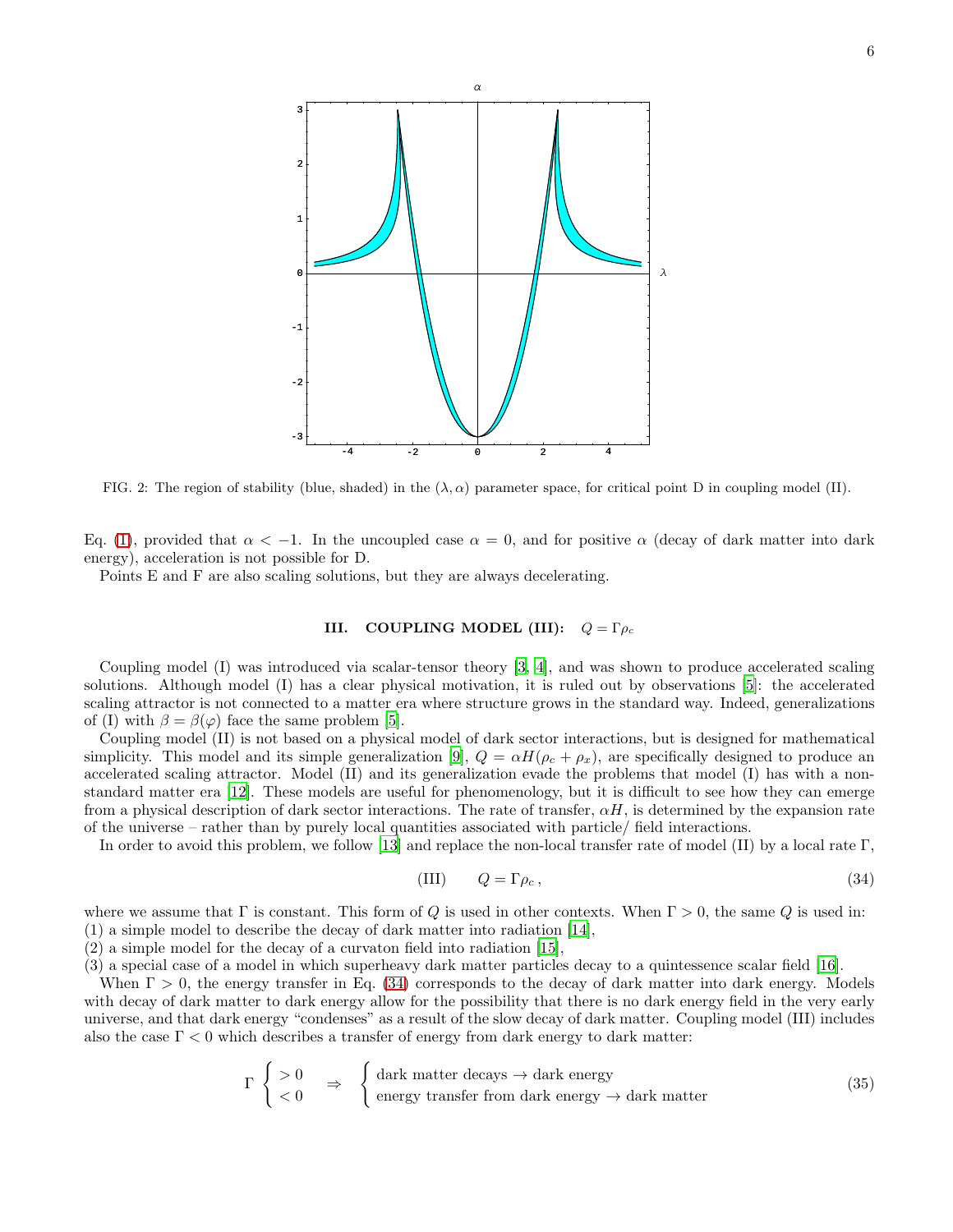7

It turns out that the resulting evolution equations do not allow a two-dimensional representation of this model, since we cannot eliminate H from the energy balance equations [\(3\)](#page-0-5) and [\(4\)](#page-0-5), using the variables  $x(N)$ ,  $y(N)$ . Equation [\(27\)](#page-2-1) must therefore be incorporated into the dynamical system. We do this via a new variable z, chosen so as to maintain compactness of the phase space:

$$
z = \frac{H_0}{H + H_0} \,. \tag{36}
$$

Thus  $0 \leq z \leq 1$ , and the compactified phase space now corresponds to a cylinder of unit height and radius. We also re-scale to a dimensionless coupling constant:

$$
\gamma = \frac{\Gamma}{H_0} \,. \tag{37}
$$

Then we arrive at the autonomous system

<span id="page-6-0"></span>
$$
x' = -3x + \lambda \frac{\sqrt{6}}{2}y^2 + \frac{3}{2}x(1 + x^2 - y^2) - \gamma \frac{(1 - x^2 - y^2)z}{2x(z - 1)},
$$
\n(38)

$$
y' = -\lambda \frac{\sqrt{6}}{2} xy + \frac{3}{2} y (1 + x^2 - y^2), \tag{39}
$$

$$
z' = \frac{3}{2}z(1-z)(1+x^2-y^2). \tag{40}
$$

Since the system is invariant under  $y \to -y$ , the phase space may be reduced to a unit semi-cylinder.

In order to determine the critical points and their stability, we need to deal with the singularities at  $x = 0, z = 1$  in Eq. [\(38\)](#page-6-0). We rewrite the right-hand side of Eq. (38) with a common denominator, in the form  $x' = u(x, y, z) / [x(z-1)]$ . Of the total of seven points that give  $y' = 0 = z'$  and  $u = 0$ , three of them also give  $z = 1$ . The points A, B, C, D of Table [III](#page-7-0) are the critical points for the early universe, since  $z \to 0$  corresponds to  $H \to \infty$ . These are the same critical points as occur in the uncoupled case. The new points E, F, G with  $z = 1$  are late-universe versions of A, B,  $C(z \rightarrow 1 \Rightarrow H \rightarrow 0).$ 

Our results are summarized in Table [III.](#page-7-0) The stability behaviour shown in Table [III](#page-7-0) is based on the eigenvalues of the linearized matrix, Eq. [\(17\)](#page-1-4), which are shown in Table [IV.](#page-7-1) In fact, only the signs of the real and imaginary parts of the eigenvalues are of importance. Therefore, we consider the eigenvalue  $\pm \infty$  simply as a positive/ negative eigenvalue.

Apart from the extra dimension in its phase space, model (III) differs from models (I) and (II) in one key aspect:

• In models (I) and (II), the new behaviour introduced by coupling includes the possibility of an accelerated scaling solution (point D), characterized by Eq. [\(1\)](#page-0-4). In model (III), no such accelerated scaling solution is possible. Instead, the accelerated attractor introduced by the coupling is point G, which has

$$
\Omega_{c*} = 0, \quad \Omega_{\varphi*} = 1. \tag{41}
$$

This is the same qualitative behaviour as the standard ΛCDM model.

Our analytical results are supported by numerical integrations, giving a consistent picture of the dynamical prop-erties of coupling model (III). Illustrative examples are shown in Figs. [3](#page-8-0) and [4.](#page-8-1) Trajectories for  $\lambda = 1$  are shown in Fig. [3,](#page-8-0) showing the critical point G in Table [III.](#page-7-0) In Fig. [4,](#page-8-1) we plot trajectories when  $\lambda = 4$ , and the stable node that corresponds to the point E is apparent.

An interesting feature of the trajectories before reaching the global attractor (E, F or G, depending on the values of  $\lambda$  and  $\gamma$ ), is that they seem to be focused near a point that is vertically above the early-universe critical point D, and close to the  $z = 1$  surface. Analysis of the system shows that the coordinates and derivatives of this (non-critical) point are

$$
x = \frac{\lambda}{\sqrt{6}}, \ y = \sqrt{1 - \frac{\lambda^2}{6}}, \ z = 1 - \frac{\gamma}{\gamma + \lambda^2 - 3}, \tag{42}
$$

$$
x' = 0, \quad y' = 0, \quad z' = O(\gamma). \tag{43}
$$

In the limit of zero coupling, we have  $z' \to 0$ , and this point collapses to the  $z = 0$  critical point D. The deviation of this point from being critical is  $O(\gamma)$ . When  $\gamma$  is small, as in the plots, this explains the presence of focusing of trajectories in the numerics.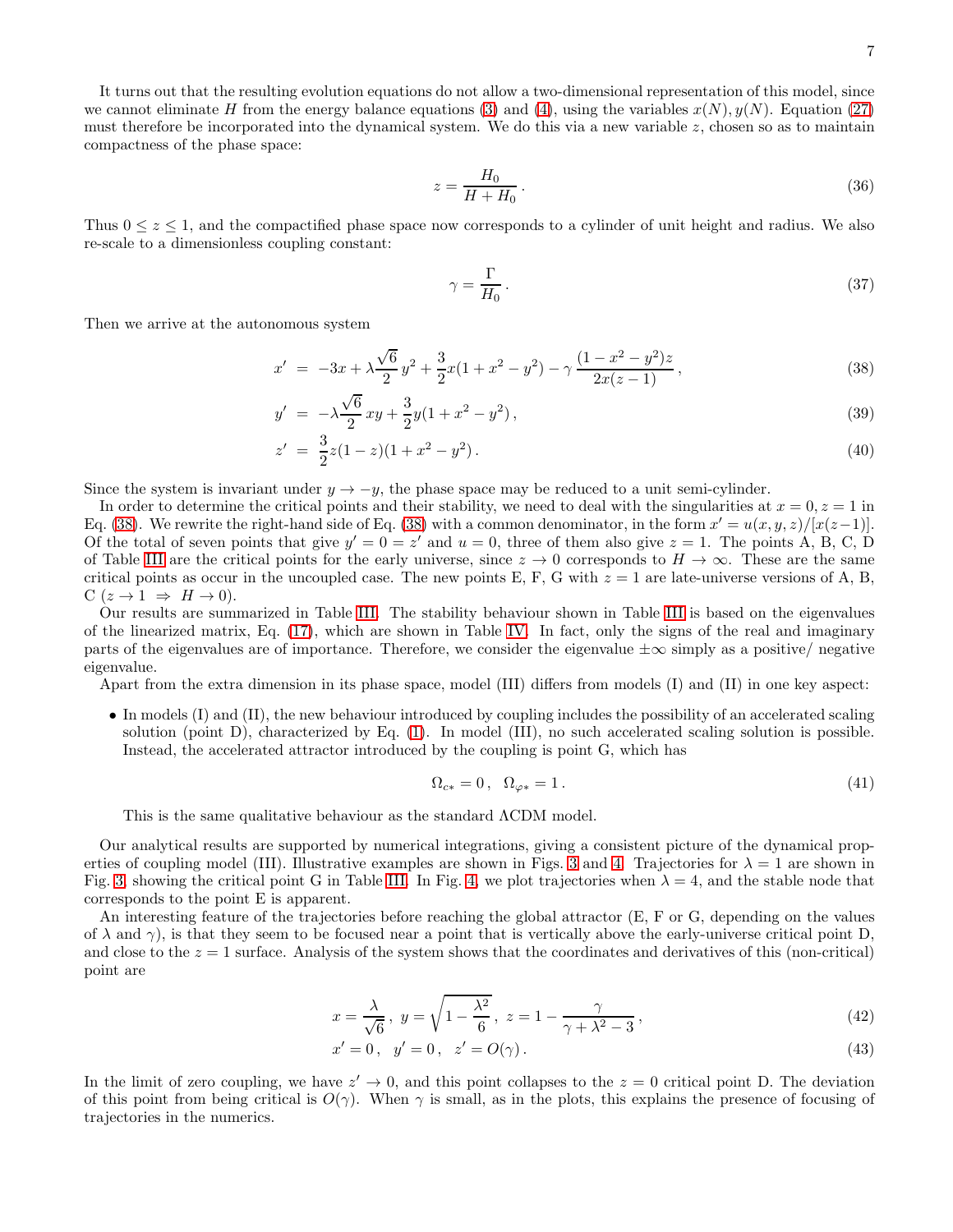| Point        | $x_{*}$                     | $y_*$                       | $\mathcal{Z}_*$ | Stable?                                                                                                                                                                    |  | $w_{\text{tot}*}$         | Acceleration?   | Existence?            |
|--------------|-----------------------------|-----------------------------|-----------------|----------------------------------------------------------------------------------------------------------------------------------------------------------------------------|--|---------------------------|-----------------|-----------------------|
| A            | $\mathbf{1}$                | $\overline{0}$              | $\Omega$        | saddle node for $\lambda > \sqrt{6}$<br>unstable node for $\lambda < \sqrt{6}$                                                                                             |  | 1                         | no              | all $\lambda, \gamma$ |
| B            | $-1$                        | $\overline{0}$              | $\Omega$        | unstable node for $\lambda > -\sqrt{6}$<br>saddle node for $\lambda < -\sqrt{6}$                                                                                           |  | 1                         | $\mathbf{n}$    | all $\lambda, \gamma$ |
| $\rm C$      | $\sqrt{6}$                  | $\frac{\lambda^2}{6}$       | $\overline{0}$  | saddle node                                                                                                                                                                |  | $\frac{\lambda^2}{3}-1$   | $\lambda^2 < 2$ | $\lambda^2 \leq 6$    |
| D            | $\frac{\sqrt{6}}{2\lambda}$ | $\frac{\sqrt{6}}{2\lambda}$ | $\overline{0}$  | saddle node for $3 < \lambda^2 < \frac{24}{7}$<br>saddle focus for $\lambda^2 > \frac{24}{7}$                                                                              |  | $\theta$                  | $\mathbf{n}$    | $\lambda^2 \geq 3$    |
| E            | $\mathbf{1}$                | $\overline{0}$              | 1               | stable node for $\lambda > \sqrt{6}$ and $\gamma > 0$<br>saddle node for $\lambda > \sqrt{6}$ and $\gamma < 0$<br>saddle node for $\lambda < \sqrt{6}$ and all $\gamma$    |  | $\mathbf{1}$              | no              | all $\lambda, \gamma$ |
| $\mathbf{F}$ | $-1$                        | $\overline{0}$              | $\mathbf{1}$    | saddle node for $\lambda > -\sqrt{6}$ and all $\gamma$<br>stable node for $\lambda < -\sqrt{6}$ and $\gamma > 0$<br>saddle node for $\lambda < -\sqrt{6}$ and $\gamma < 0$ |  | 1                         | $\mathbf{n}$    | all $\lambda, \gamma$ |
| G            |                             |                             | 1               | stable node for $\gamma > 0$<br>saddle node for $\gamma < 0$                                                                                                               |  | $\frac{\lambda^2}{3} - 1$ | $\lambda^2 < 2$ | $\lambda^2 \leq 6$    |

TABLE III: The properties of the critical points for the coupling model (III).

<span id="page-7-0"></span>

| Point          | $x_*$      | $y_*$                    | $z_*$          | Eigenvalues                                                         |
|----------------|------------|--------------------------|----------------|---------------------------------------------------------------------|
| А              | 1          | $\overline{0}$           | $\overline{0}$ | $3; 3; 3 -$                                                         |
| B              | $-1$       | $\overline{0}$           | 0              | 3; 3; $3 + \frac{\sqrt{6}\lambda}{2}$                               |
| $\overline{C}$ |            | 1/2<br>$\lambda^2$<br>6  | $\overline{0}$ | $\frac{\lambda^2}{2}$ ; $\lambda^2 - 3$ ; $\frac{\lambda^2}{2} - 3$ |
| D              | $2\lambda$ | $\sqrt{6}$<br>$2\lambda$ | $\overline{0}$ | $\frac{3}{2}$ ; $-\frac{3}{4}(\lambda \pm \sqrt{24-7\lambda^2})$    |
| E              | 1          | $\boldsymbol{0}$         | 1              | $-3; 3 - \frac{\sqrt{6\lambda}}{2}; -\text{sgn}(\gamma) \infty$     |
| $_{\rm F}$     | $-1$       | $\overline{0}$           | $\mathbf{1}$   | $-3; 3+\frac{\sqrt{6}\lambda}{2}; -sgn(\gamma) \infty$              |
| G              |            | 1/2                      | 1              | $-\frac{\lambda^2}{2}; \frac{\lambda^2}{2}-3; -sgn(\gamma) \infty$  |

<span id="page-7-1"></span>TABLE IV: Critical points and associated eigenvalues for coupling model (III). The  $\infty$  appears due to the limit  $z \to 1$ .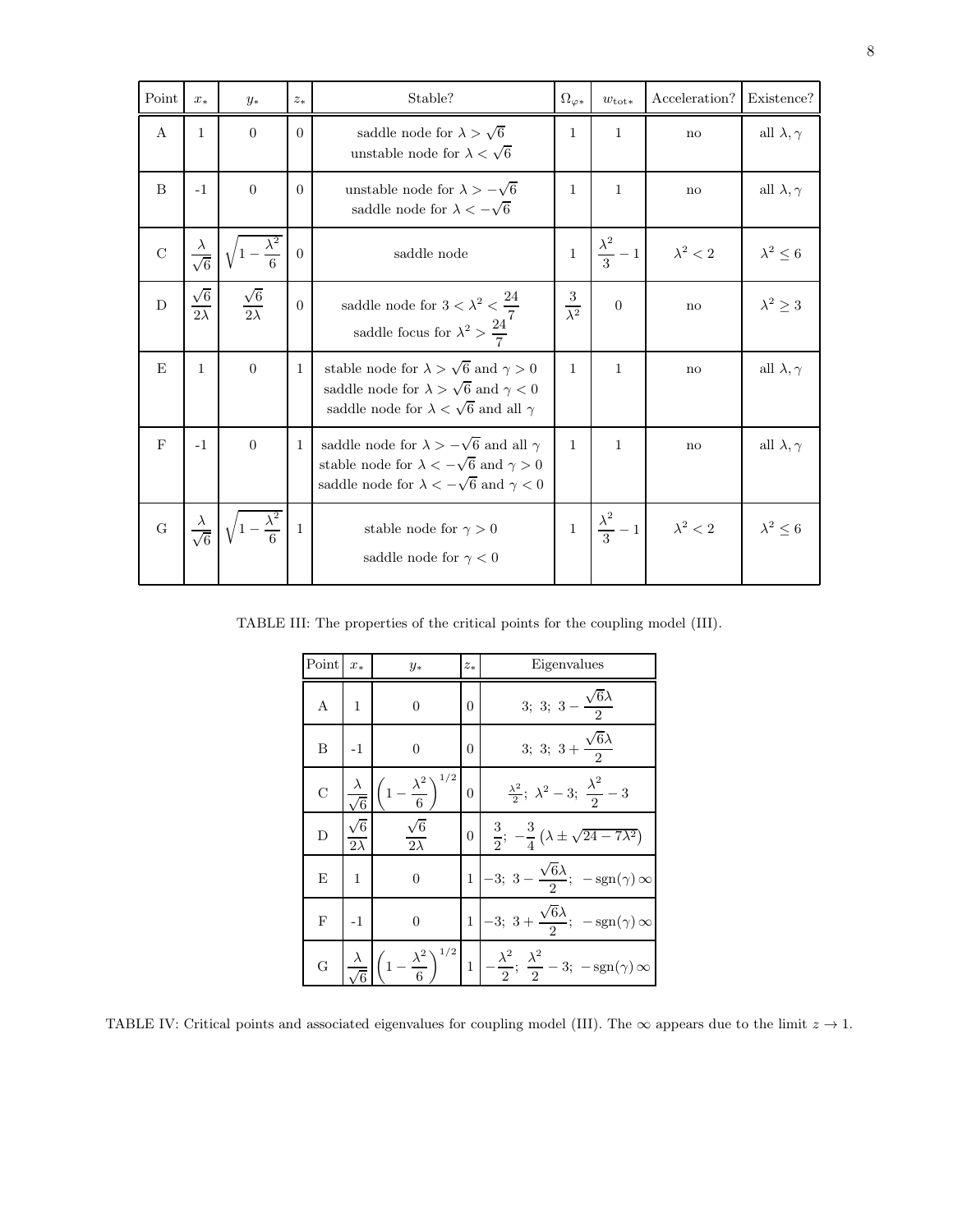

<span id="page-8-0"></span>FIG. 3: Phase-space trajectories for coupling model (III), with  $\lambda = 1$  and  $\gamma = 10^{-6}$ . The right hand plot is the projection. The global attractor G (see Table [III\)](#page-7-0) is apparent.



<span id="page-8-1"></span>FIG. 4: Phase-space trajectories for coupling model (III), with  $\lambda = 4$  and  $\gamma = 10^{-6}$ . This plot shows the attractor E.

## IV. CONCLUSIONS

We considered the background dynamics of a universe dominated by dark energy (in the form of exponential quintessence) and cold dark matter, where there is energy exchange in the dark sector, as in Eqs. [\(3\)](#page-0-5) and [\(4\)](#page-0-5),

$$
\dot{\rho}_c + 3H\rho_c = -Q = -[\dot{\rho}_{\varphi} + 3H(1 + w_{\varphi})\rho_{\varphi}].
$$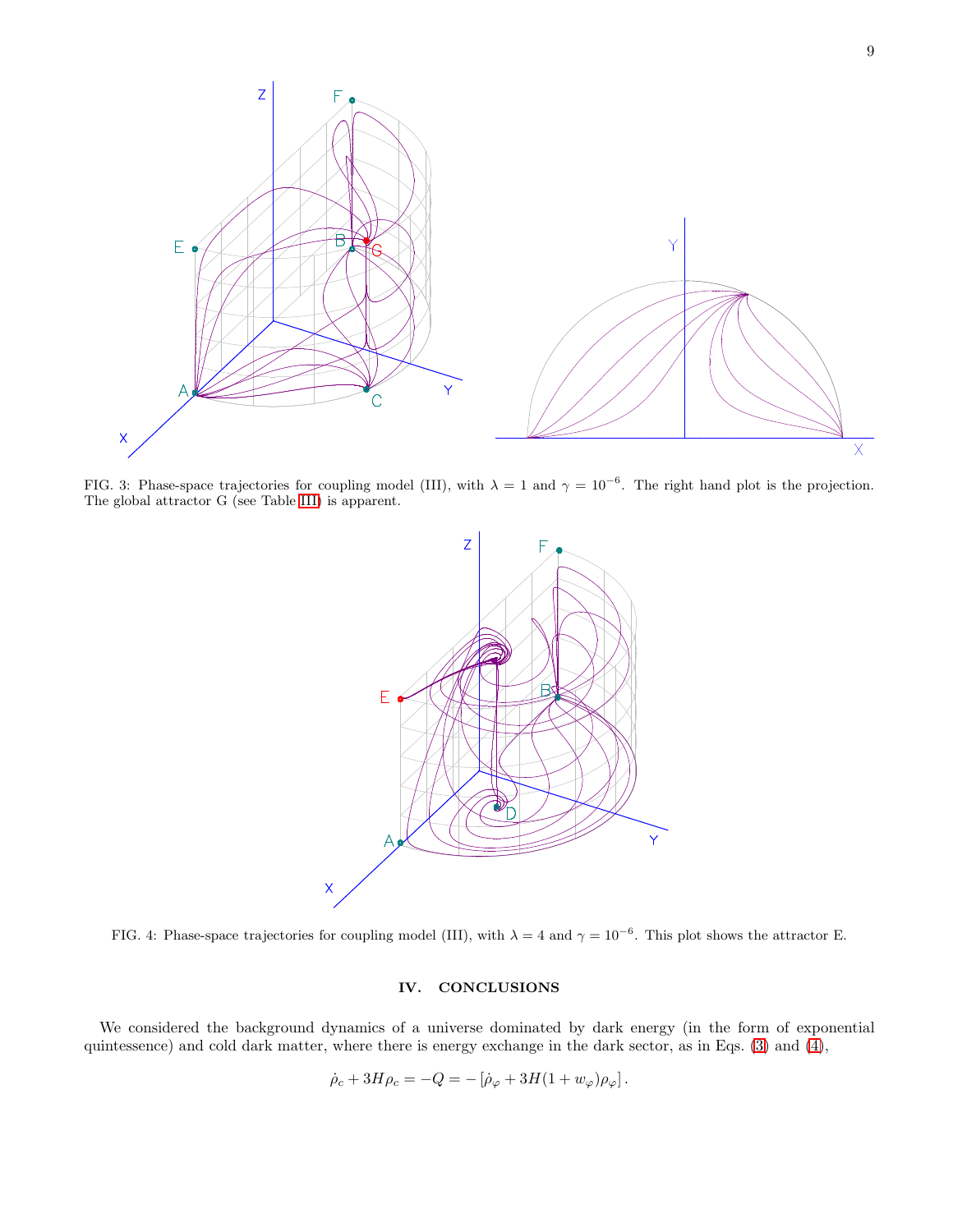For the previously introduced forms of  $Q$ , given in Eqs. [\(18\)](#page-2-2) and [\(19\)](#page-2-2),

(I): 
$$
Q = \sqrt{2/3} \kappa \beta \rho_c \dot{\varphi}
$$
, (II):  $Q = \alpha H \rho_c$ ,

the phase space remains two-dimensional, as in the uncoupled case  $Q = 0$ . We found the properties of the critical points for all signs of  $\lambda, \alpha, \beta$ . The results are summarized in Tables [I](#page-3-0) and [II,](#page-4-1) and slightly extend previous work [\[4,](#page-10-2) [6,](#page-10-5) [11](#page-10-9)] in the case of pressure-free matter ( $w_c = 0$ ). In both models, critical point D is the cosmologically relevant point, because for nonzero coupling it includes accelerated scaling attractor solutions,

$$
0 < \Omega_{c*}
$$
,  $\Omega_{\varphi*} < 1$  and  $w_{\text{tot*}} < -\frac{1}{3}$ .

The stability behaviour of critical point D was investigated numerically, and is shown in Fig. [1](#page-4-0) for model (I) and Fig. [2](#page-5-0) for model (II).

Our main results are for a new coupling model [\[13\]](#page-10-11), defined in Eq. [\(34\)](#page-5-1),

(III): 
$$
Q = \Gamma \rho_c
$$
.

This has a similar form to model (II), but is more physical since the transfer rate  $\Gamma$  is determined only by local properties of the dark sector interaction at each event, and is not dependent on the universal expansion rate. When  $\Gamma > 0$ , this new model has the same form as simple models for the decay of dark matter particles to radiation [\[14\]](#page-10-12), or to quintessence [\[16](#page-10-14)], and for the decay of the curvaton field into radiation [\[15](#page-10-13)].

Model (III) requires a three-dimensional phase space, since the Hubble rate cannot be eliminated from the equations for  $x', y'$ . This makes the dynamics more complicated than for models (I) and (II). In particular, a new set of late-time critical points arises in (III), and considerable analytical effort is required to identify these points and determine their stability properties. Our results are summarized in Tables [III](#page-7-0) and [IV.](#page-7-1) We performed numerical integrations of the dynamical system in order to confirm the analytical results, and examples of these integrations are shown in Figs. [3](#page-8-0) and [4.](#page-8-1)

The cosmologically relevant critical point is G, which allows for an accelerated critical solution (when  $\lambda^2$  < 2). However, this is not a scaling solution, since

$$
\Omega_{c*} = 0\,,\ \ \Omega_{\varphi*} = 1\,,
$$

which is similar to the asymptotic behaviour of the standard ΛCDM model. This accelerated critical solution is an attractor when  $\gamma > 0$ , i.e., for the case when dark matter is decaying to dark energy. Note that in model (II), the decaying dark matter case,  $\alpha > 0$ , does not lead to any accelerated attractor (see Table II). Model (III) with  $\Gamma > 0$ produces an interesting class of models where dark matter decays to dark energy – so that the primordial universe may have no dark energy – and where this decay eventually leads to dark energy dominance, independent of initial conditions (since there is an attractor). Although such models do not solve the coincidence problem in the standard way, they may provide a new approach to the broader problem of explaining why dark energy dominates over dark matter only late in the universe's evolution.

The background dynamics for coupling model (III) show new features not present in the previously investigated models (I) and (II). In order to confront this model with observations, the cosmological perturbations with a dark sector coupling of form (III) need to be investigated (see Ref. [\[13\]](#page-10-11)).

#### Acknowledgements:

We thank Luis Ureña-López, Elisabetta Majerotto, Luca Parisi, Israel Quirós, Jussi Väliviita and Shinji Tsujikawa for useful discussions. GCC is supported by the Programme Alban, the European Union Programme of High Level Scholarships for Latin America, scholarship no. E06D103604MX and the Mexican National Council for Science and Technology, CONACYT, scholarship no. 192680. RL is supported by the University of the Basque Country through research grant GIU06/37, and by the Spanish Ministry of Education and Culture through research grants FIS2004- 01626 and FIS2004-0374-E. The work of RM is supported by STFC.

<span id="page-9-0"></span><sup>[1]</sup> D. N. Spergel et al. [WMAP Collaboration], Astrophys. J. Suppl. 170, 377 (2007) [\[arXiv:astro-ph/0603449\]](http://arxiv.org/abs/astro-ph/0603449); M. Tegmark et al., Phys. Rev. D 74, 123507 (2006) [\[arXiv:astro-ph/0608632\]](http://arxiv.org/abs/astro-ph/0608632);

W. J. Percival, S. Cole, D. J. Eisenstein, R. C. Nichol, J. A. Peacock, A. C. Pope and A. S. Szalay, Mon. Not. Roy. Astron. Soc. 381, 1053 (2007) [\[arXiv:0705.3323](http://arxiv.org/abs/0705.3323) [astro-ph]].